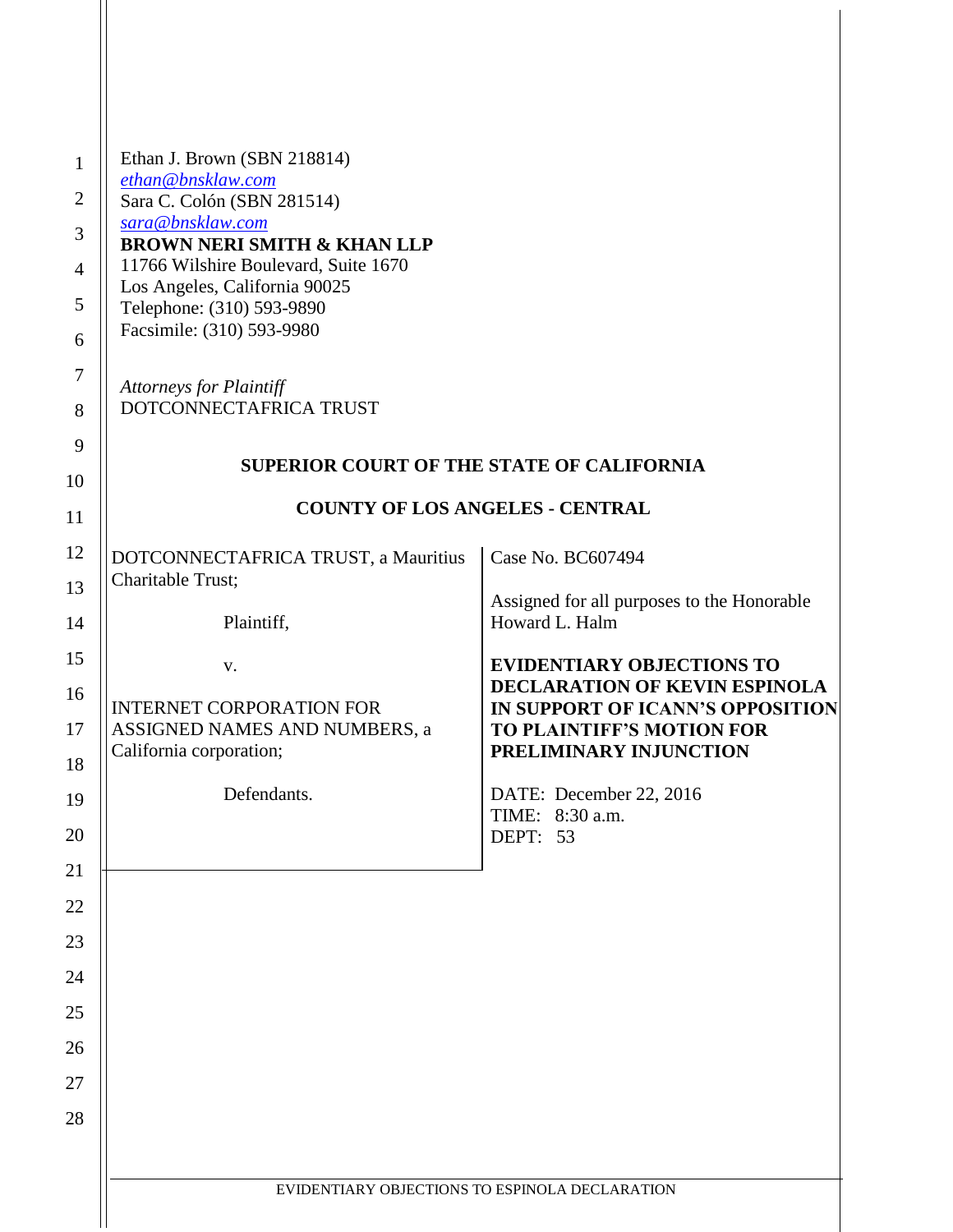| <b>Espinola Declaration ¶</b><br><b>DCA Objection</b><br><b>Sustained</b><br><b>Overruled</b><br>$\mathbf{2}$<br><b>[2: ICANN</b> and its community<br>3<br>1. Lacks Foundation<br>developed the New gTLD Applicant<br>$\overline{4}$<br>(Evid. Code § 403)<br>Guidebook ("Guidebook") as part of a<br>5<br>2. Lacks Personal<br>years-long, bottom-up<br>6<br>Knowledge (Evid.<br>multistakeholder process during<br>$\tau$<br>Code § 702)<br>which numerous versions were<br>8<br>3. Best Evidence Rule<br>published by ICANN for public<br>9<br>(Evid. Code § 1520)<br>comment and revised, in part based on<br>10<br>comments received. In total, six<br>11<br>versions of the Guidebook were<br>12<br>published for public comment.<br>13<br><b>DCA Objection</b><br><b>Overruled</b><br><b>Espinola Declaration ¶</b><br><b>Sustained</b><br>14<br>$\P$ 3: In the April 15, 2011 version of<br>15<br>1. Lacks Foundation<br>the Guidebook ("April 2011<br>16<br>(Evid. Code § 403)<br>17<br>Guidebook"), language was added to<br>2. Lacks Personal<br>Section 6 of Module 6 of the<br>18<br>Knowledge (Evid.<br>Guidebook ("Covenant Not to Sue")<br>19<br>Code § 702)<br>making explicit that: "[an] applicant<br>20<br>3. Improper Opinion<br>may utilize any accountability<br>21<br>Testimony (Evid.<br>mechanism set forth in ICANN's<br>22<br>Code §§800-803)<br>Bylaws for [the] purposes of<br>23<br>4. Best Evidence Rule<br>challenging any final decision made<br>24<br>(Evid. Code § 1520)<br>by ICANN with respect to the<br>25<br>application." Attached hereto as<br>26<br>Exhibit K is a true and correct copy of<br>27<br>Module 6 of the April 2011 version of<br>28 | $\mathbf{1}$ | Objections to Declaration of Kevin Espinola |  |  |  |
|-----------------------------------------------------------------------------------------------------------------------------------------------------------------------------------------------------------------------------------------------------------------------------------------------------------------------------------------------------------------------------------------------------------------------------------------------------------------------------------------------------------------------------------------------------------------------------------------------------------------------------------------------------------------------------------------------------------------------------------------------------------------------------------------------------------------------------------------------------------------------------------------------------------------------------------------------------------------------------------------------------------------------------------------------------------------------------------------------------------------------------------------------------------------------------------------------------------------------------------------------------------------------------------------------------------------------------------------------------------------------------------------------------------------------------------------------------------------------------------------------------------------------------------------------------------------------------------------------------------------------------------------------------------------------------------------------|--------------|---------------------------------------------|--|--|--|
|                                                                                                                                                                                                                                                                                                                                                                                                                                                                                                                                                                                                                                                                                                                                                                                                                                                                                                                                                                                                                                                                                                                                                                                                                                                                                                                                                                                                                                                                                                                                                                                                                                                                                               |              |                                             |  |  |  |
|                                                                                                                                                                                                                                                                                                                                                                                                                                                                                                                                                                                                                                                                                                                                                                                                                                                                                                                                                                                                                                                                                                                                                                                                                                                                                                                                                                                                                                                                                                                                                                                                                                                                                               |              |                                             |  |  |  |
|                                                                                                                                                                                                                                                                                                                                                                                                                                                                                                                                                                                                                                                                                                                                                                                                                                                                                                                                                                                                                                                                                                                                                                                                                                                                                                                                                                                                                                                                                                                                                                                                                                                                                               |              |                                             |  |  |  |
|                                                                                                                                                                                                                                                                                                                                                                                                                                                                                                                                                                                                                                                                                                                                                                                                                                                                                                                                                                                                                                                                                                                                                                                                                                                                                                                                                                                                                                                                                                                                                                                                                                                                                               |              |                                             |  |  |  |
|                                                                                                                                                                                                                                                                                                                                                                                                                                                                                                                                                                                                                                                                                                                                                                                                                                                                                                                                                                                                                                                                                                                                                                                                                                                                                                                                                                                                                                                                                                                                                                                                                                                                                               |              |                                             |  |  |  |
|                                                                                                                                                                                                                                                                                                                                                                                                                                                                                                                                                                                                                                                                                                                                                                                                                                                                                                                                                                                                                                                                                                                                                                                                                                                                                                                                                                                                                                                                                                                                                                                                                                                                                               |              |                                             |  |  |  |
|                                                                                                                                                                                                                                                                                                                                                                                                                                                                                                                                                                                                                                                                                                                                                                                                                                                                                                                                                                                                                                                                                                                                                                                                                                                                                                                                                                                                                                                                                                                                                                                                                                                                                               |              |                                             |  |  |  |
|                                                                                                                                                                                                                                                                                                                                                                                                                                                                                                                                                                                                                                                                                                                                                                                                                                                                                                                                                                                                                                                                                                                                                                                                                                                                                                                                                                                                                                                                                                                                                                                                                                                                                               |              |                                             |  |  |  |
|                                                                                                                                                                                                                                                                                                                                                                                                                                                                                                                                                                                                                                                                                                                                                                                                                                                                                                                                                                                                                                                                                                                                                                                                                                                                                                                                                                                                                                                                                                                                                                                                                                                                                               |              |                                             |  |  |  |
|                                                                                                                                                                                                                                                                                                                                                                                                                                                                                                                                                                                                                                                                                                                                                                                                                                                                                                                                                                                                                                                                                                                                                                                                                                                                                                                                                                                                                                                                                                                                                                                                                                                                                               |              |                                             |  |  |  |
|                                                                                                                                                                                                                                                                                                                                                                                                                                                                                                                                                                                                                                                                                                                                                                                                                                                                                                                                                                                                                                                                                                                                                                                                                                                                                                                                                                                                                                                                                                                                                                                                                                                                                               |              |                                             |  |  |  |
|                                                                                                                                                                                                                                                                                                                                                                                                                                                                                                                                                                                                                                                                                                                                                                                                                                                                                                                                                                                                                                                                                                                                                                                                                                                                                                                                                                                                                                                                                                                                                                                                                                                                                               |              |                                             |  |  |  |
|                                                                                                                                                                                                                                                                                                                                                                                                                                                                                                                                                                                                                                                                                                                                                                                                                                                                                                                                                                                                                                                                                                                                                                                                                                                                                                                                                                                                                                                                                                                                                                                                                                                                                               |              |                                             |  |  |  |
|                                                                                                                                                                                                                                                                                                                                                                                                                                                                                                                                                                                                                                                                                                                                                                                                                                                                                                                                                                                                                                                                                                                                                                                                                                                                                                                                                                                                                                                                                                                                                                                                                                                                                               |              |                                             |  |  |  |
|                                                                                                                                                                                                                                                                                                                                                                                                                                                                                                                                                                                                                                                                                                                                                                                                                                                                                                                                                                                                                                                                                                                                                                                                                                                                                                                                                                                                                                                                                                                                                                                                                                                                                               |              |                                             |  |  |  |
|                                                                                                                                                                                                                                                                                                                                                                                                                                                                                                                                                                                                                                                                                                                                                                                                                                                                                                                                                                                                                                                                                                                                                                                                                                                                                                                                                                                                                                                                                                                                                                                                                                                                                               |              |                                             |  |  |  |
|                                                                                                                                                                                                                                                                                                                                                                                                                                                                                                                                                                                                                                                                                                                                                                                                                                                                                                                                                                                                                                                                                                                                                                                                                                                                                                                                                                                                                                                                                                                                                                                                                                                                                               |              |                                             |  |  |  |
|                                                                                                                                                                                                                                                                                                                                                                                                                                                                                                                                                                                                                                                                                                                                                                                                                                                                                                                                                                                                                                                                                                                                                                                                                                                                                                                                                                                                                                                                                                                                                                                                                                                                                               |              |                                             |  |  |  |
|                                                                                                                                                                                                                                                                                                                                                                                                                                                                                                                                                                                                                                                                                                                                                                                                                                                                                                                                                                                                                                                                                                                                                                                                                                                                                                                                                                                                                                                                                                                                                                                                                                                                                               |              |                                             |  |  |  |
|                                                                                                                                                                                                                                                                                                                                                                                                                                                                                                                                                                                                                                                                                                                                                                                                                                                                                                                                                                                                                                                                                                                                                                                                                                                                                                                                                                                                                                                                                                                                                                                                                                                                                               |              |                                             |  |  |  |
|                                                                                                                                                                                                                                                                                                                                                                                                                                                                                                                                                                                                                                                                                                                                                                                                                                                                                                                                                                                                                                                                                                                                                                                                                                                                                                                                                                                                                                                                                                                                                                                                                                                                                               |              |                                             |  |  |  |
|                                                                                                                                                                                                                                                                                                                                                                                                                                                                                                                                                                                                                                                                                                                                                                                                                                                                                                                                                                                                                                                                                                                                                                                                                                                                                                                                                                                                                                                                                                                                                                                                                                                                                               |              |                                             |  |  |  |
|                                                                                                                                                                                                                                                                                                                                                                                                                                                                                                                                                                                                                                                                                                                                                                                                                                                                                                                                                                                                                                                                                                                                                                                                                                                                                                                                                                                                                                                                                                                                                                                                                                                                                               |              |                                             |  |  |  |
|                                                                                                                                                                                                                                                                                                                                                                                                                                                                                                                                                                                                                                                                                                                                                                                                                                                                                                                                                                                                                                                                                                                                                                                                                                                                                                                                                                                                                                                                                                                                                                                                                                                                                               |              |                                             |  |  |  |
|                                                                                                                                                                                                                                                                                                                                                                                                                                                                                                                                                                                                                                                                                                                                                                                                                                                                                                                                                                                                                                                                                                                                                                                                                                                                                                                                                                                                                                                                                                                                                                                                                                                                                               |              |                                             |  |  |  |
|                                                                                                                                                                                                                                                                                                                                                                                                                                                                                                                                                                                                                                                                                                                                                                                                                                                                                                                                                                                                                                                                                                                                                                                                                                                                                                                                                                                                                                                                                                                                                                                                                                                                                               |              |                                             |  |  |  |
|                                                                                                                                                                                                                                                                                                                                                                                                                                                                                                                                                                                                                                                                                                                                                                                                                                                                                                                                                                                                                                                                                                                                                                                                                                                                                                                                                                                                                                                                                                                                                                                                                                                                                               |              |                                             |  |  |  |

## **Objections to Declaration of Kevin Espinola**

EVIDENTIARY OBJECTIONS TO ESPINOLA DECLARATION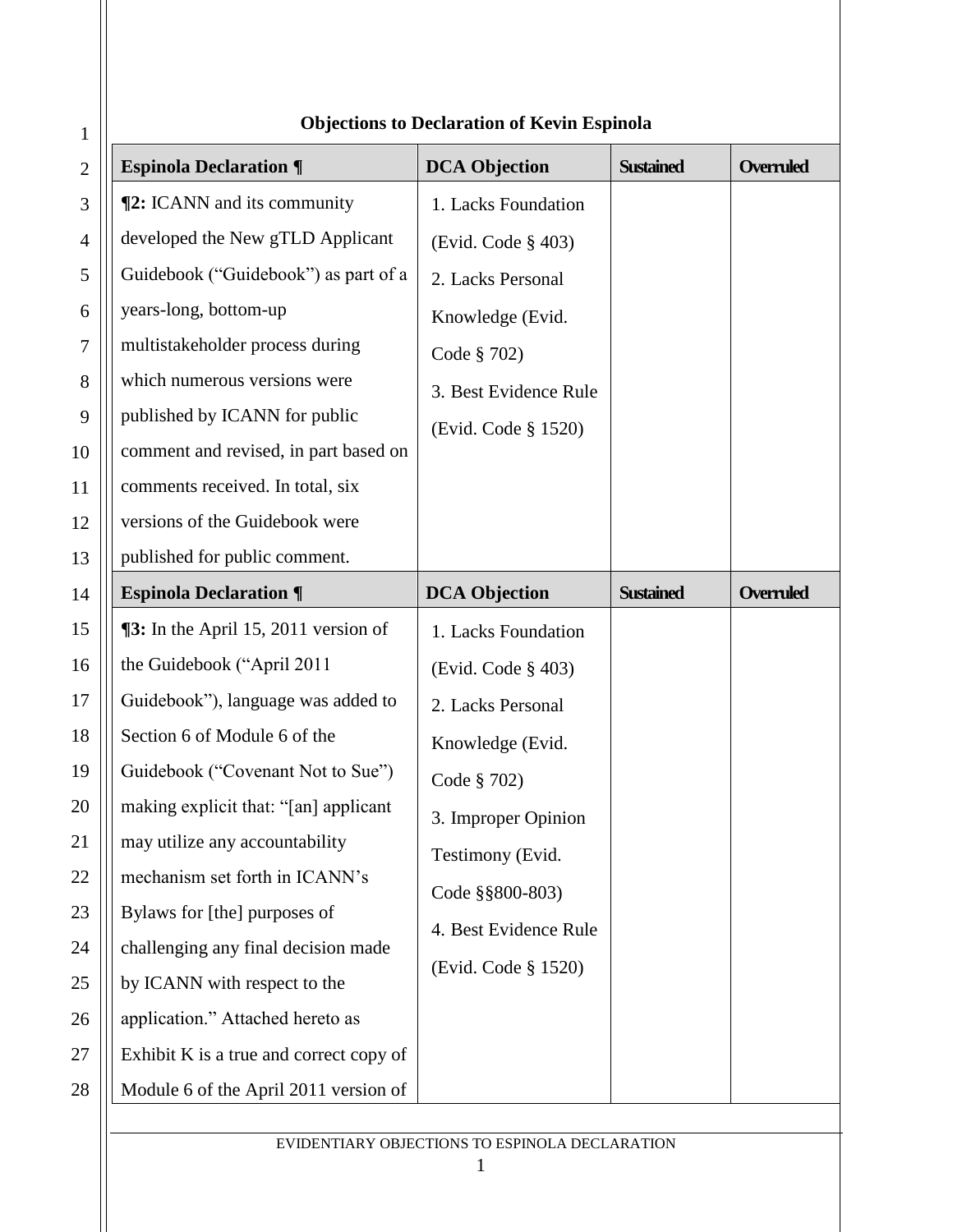| $\mathbf{1}$     | the Guidebook, which was published       |                       |                  |                  |
|------------------|------------------------------------------|-----------------------|------------------|------------------|
| $\mathbf{2}$     | with a redline, showing changes made     |                       |                  |                  |
| 3                | from the prior version of the            |                       |                  |                  |
| 4                | Guidebook.                               |                       |                  |                  |
| 5                | <b>Espinola Declaration ¶</b>            | <b>DCA Objection</b>  | <b>Sustained</b> | <b>Overruled</b> |
| 6                | <b>14:</b> As ICANN has stated publicly, | 1. Lacks Foundation   |                  |                  |
| $\boldsymbol{7}$ | ICANN is a not-for-profit public         | (Evid. Code § 403)    |                  |                  |
| $8\,$            | benefit corporation and anticipated      | 2. Lacks Personal     |                  |                  |
| 9                | that, absent a broad waiver and          | Knowledge (Evid.      |                  |                  |
| 10               | limitation of liability in the           | Code § 702)           |                  |                  |
| 11               | Guidebook's terms and conditions,        | 3. Speculation (Evid. |                  |                  |
| 12               | the over 1,900 applicants could          | Code § 702)           |                  |                  |
| 13               | initiate frivolous and costly legal      | 4. Hearsay (Evid.     |                  |                  |
| 14               | actions in an attempt to challenge       | Code § 1200, et seq.) |                  |                  |
| 15               | legitimate ICANN decisions, which        |                       |                  |                  |
| 16               | would imperil the successful             | 5. Improper Opinion   |                  |                  |
| 17               | implementation of the New gTLD           | Testimony (Evid.      |                  |                  |
| 18               | Program. Accordingly, ICANN              | Code §702)            |                  |                  |
| 19               | carefully considered how to protect      |                       |                  |                  |
| 20               | the New gTLD Program from such           |                       |                  |                  |
| 21               | challenges, and the Covenant Not to      |                       |                  |                  |
| 22               | Sue in the Guidebook was deemed          |                       |                  |                  |
| 23               | appropriate in light of these            |                       |                  |                  |
| 24               | considerations.                          |                       |                  |                  |
| 25               |                                          |                       |                  |                  |
| 26               |                                          |                       |                  |                  |
| 27               |                                          |                       |                  |                  |

28